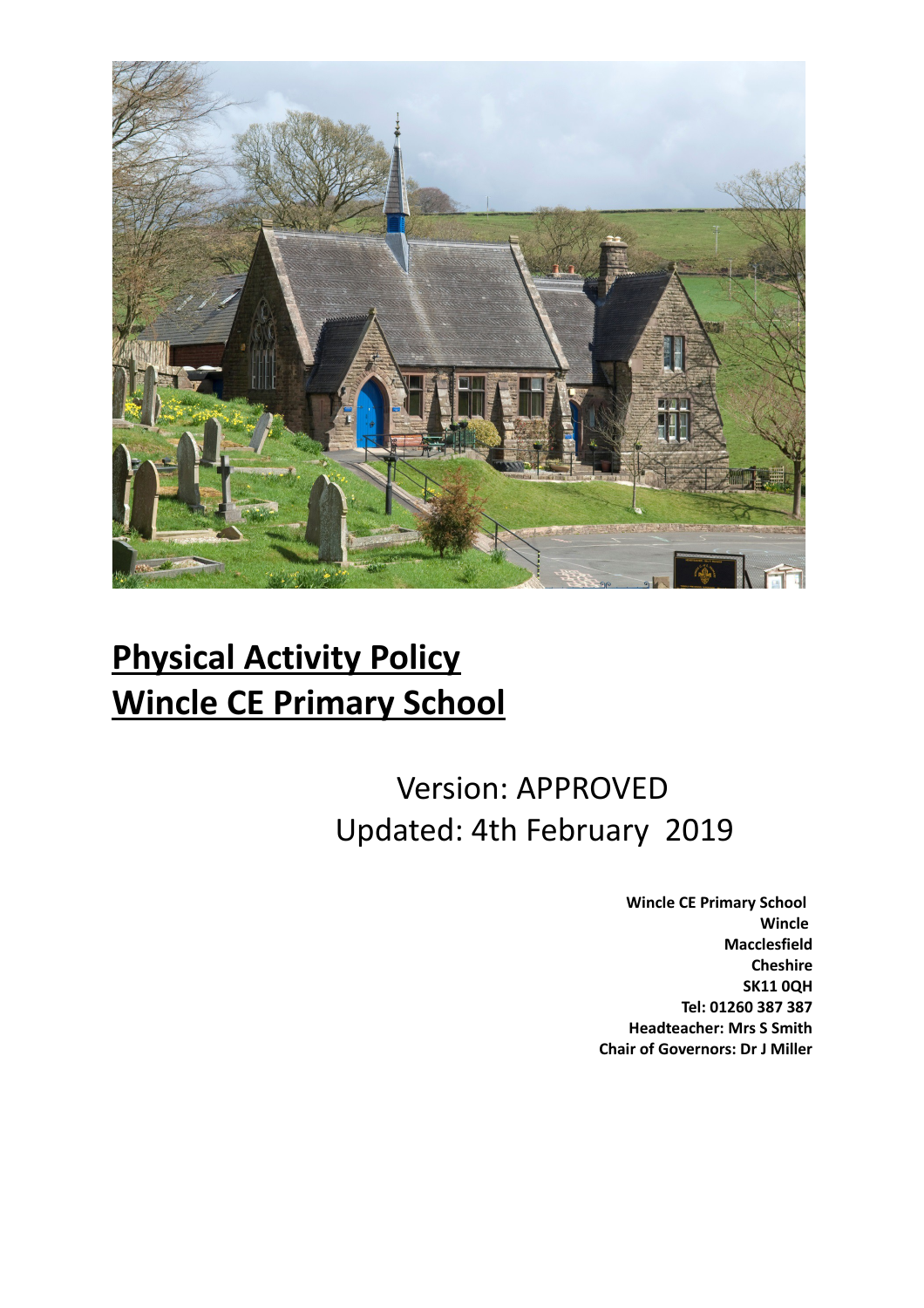| п<br>Person responsible for the Policy:<br>п | Mrs Sarah Smith     |
|----------------------------------------------|---------------------|
| Date Approved:<br>ш                          |                     |
| Signed:<br>ш                                 | <b>Head Teacher</b> |
| Date for Review:<br>ш                        |                     |

### **Introduction – Physical Activity and Our Vision**

### Wincle School creates an enriching and outstanding rural education, nurturing the whole individual: body, mind and soul, inspiring rounded, happy, courageous children who exhibit a passion for learning, a confident faith, a loving concern for community and an inclusive respect for all.

The NHS' Change4Life campaign stresses the need for every child to participate in a minimum of 60 minutes exercise per day. In 2015, just 23% of boys and 20% of girls nationally met this target. Our school vision encompasses the responsibility for all staff to promote pupils' physical health, **nurturing the body** as a key component of the **whole individual**. Engaging all pupils in active lifestyles is recognised as a crucial part of this holistic approach to **inspiring happy, courageous** children.

At Wincle CE Primary School, participation in physical activity will be treated as a tool through which to **nurture self-esteem, confidence, courage** and good physical and mental health. The school has an important role to play in supporting children and families to make healthy choices in a safe, enjoyable and informed way. This policy outlines the school's commitment to increasing the physical activity levels and well-being of the whole school community by developing a supportive environment conducive to the promotion of physical activity.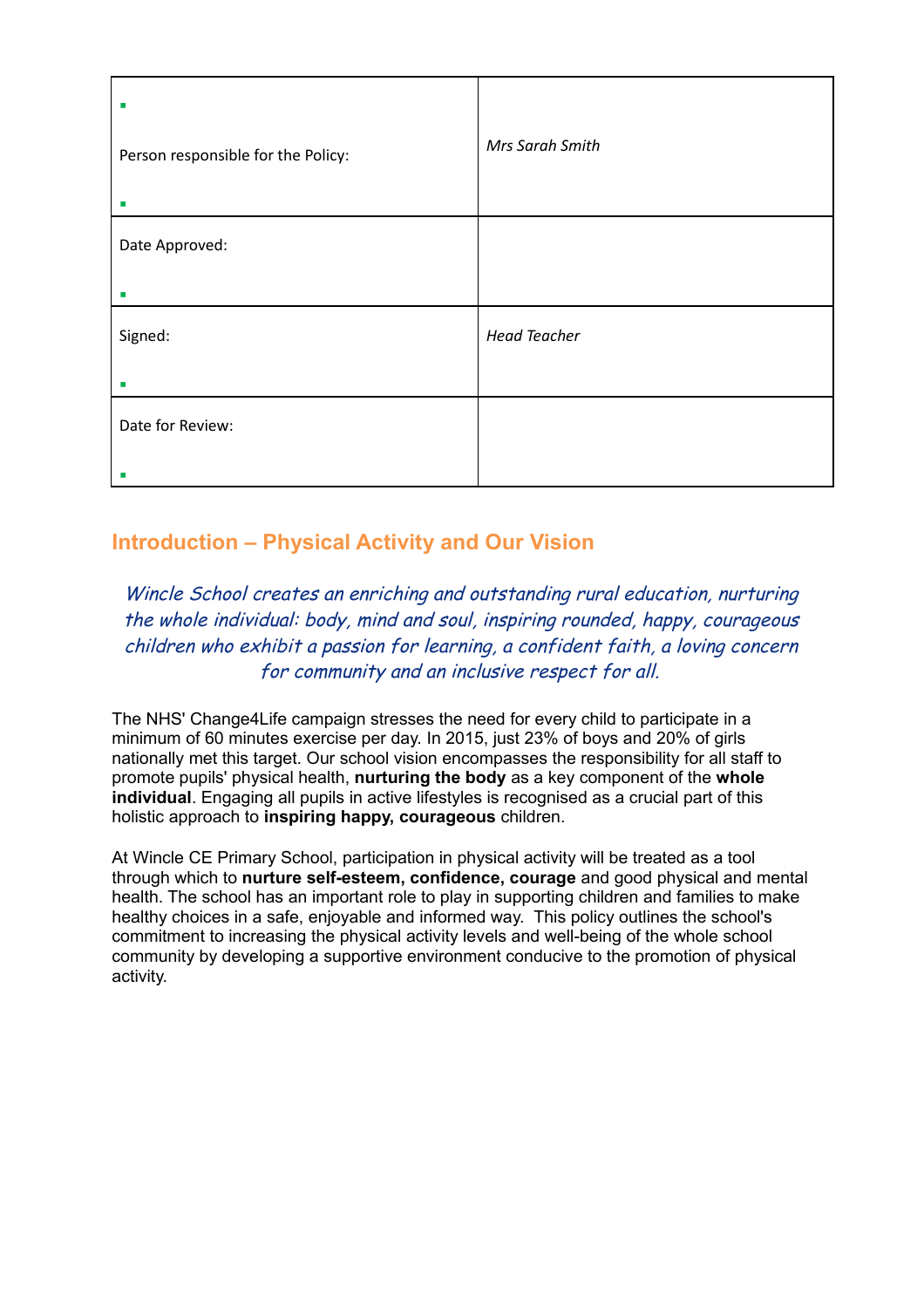## **Definition of Physical activity**

Physical activity is defined as 'any force exerted by skeletal muscle that results in energy expenditure above resting level' and includes 'the full range of human movement, from competitive sport and exercise to active hobbies, walking and cycling or activities of daily living'.

#### The Policy Aims to:

- To promote the benefits of physical activity to the whole school community
- To ensure that all pupils have the opportunity to develop the confidence, competence and enthusiasm to participate in physical activity. To establish and maintain an interest in regular physical activity as part of an active healthy lifestyle.
- To ensure that pupils are aware of the link between physical activity and a healthy lifestyle, inclusive of good mental health.
- To promote the celebration of sporting events
- To promote inclusion by ensuring that physical activity provision reflects the cultural, personal, social and medical needs of all pupils.
- To improve the quality and breadth of PE and Sports provision, providing a wide range of physical activity opportunities both within and outside the curriculum, and enable children to participate in at least 2 hours of high quality PE and School sport each week.

### Delivery:

The promotion of physical activity is delivered through:

- Our Ethos and environment
- Physical education lessons led by members of staff, PAS coaches and sport-specialist providers
- Cross curricular links in our curriculum Early years foundation stage programme, PE, PSHE and science
- Extra-curricular clubs, run by volunteers, members of staff and PAS
- Lunchtime activities, led by PAS, the pupil-led School Games Crew and lunchtime supervisors
- Community links
- Pupil-led initiatives

#### Ethos and environment:

- All those leading physical activity sessions adopt a caring, supportive approach, exhibiting **compassion** and fostering pupils' **perseverance** and **integrity**, in accordance with our core values.
- The school identifies the least active pupils, determining barriers to participation and implementing effective and timely strategies to overcome them.
- The School Sports Premium is used to invest in the continuous improvement and development of facilities, with a view to increasing pupils' participation.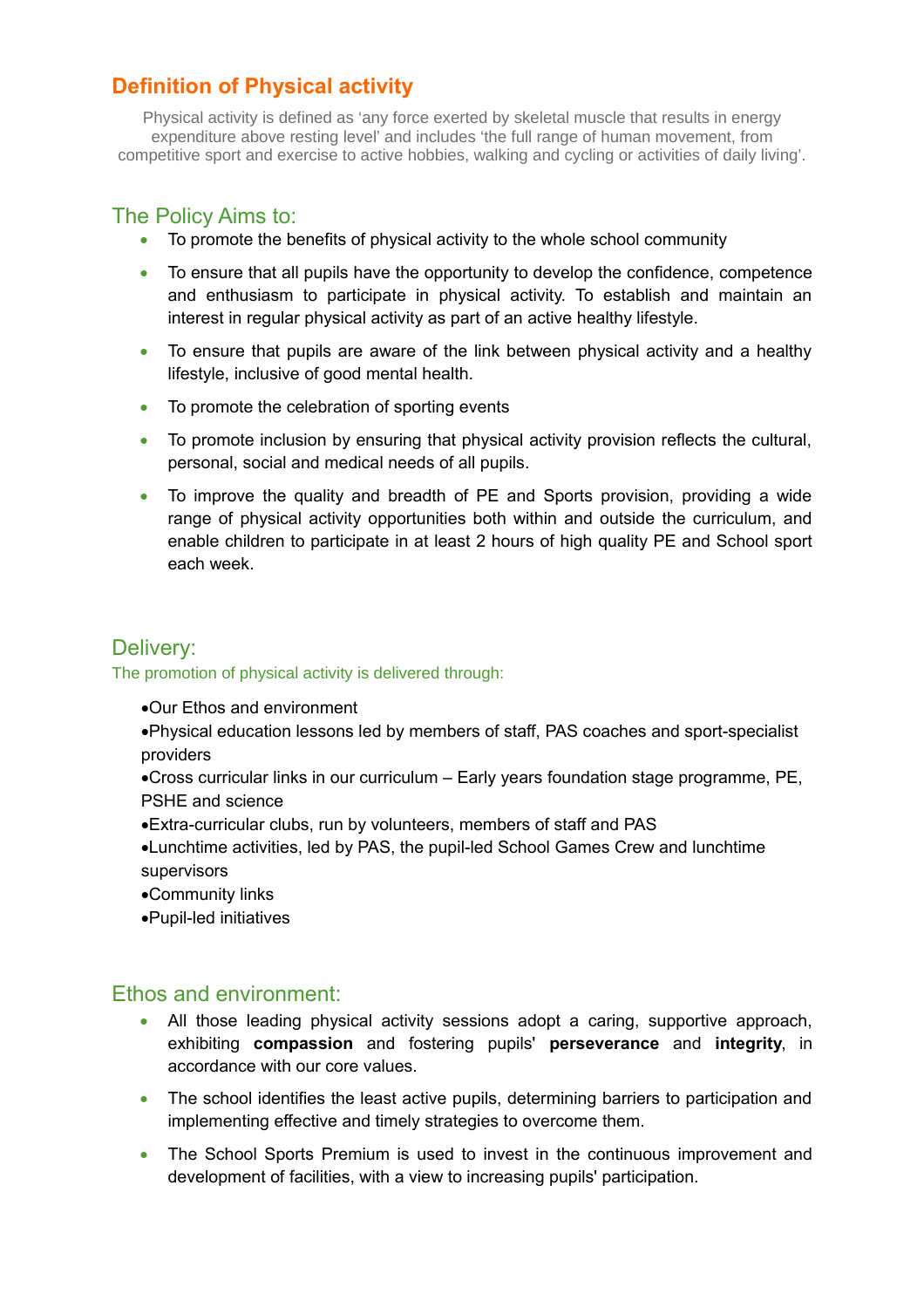Pupils' participation in physical activity is recognised and celebrated through presentations in assemblies and information on notice boards and in newsletters. Particular praise is offered to those demonstrating the School Games Values and our Christian values in team sport.

## Physical Education and Curriculum:

- All pupils are provided with a minumum of two hours curricular physical education every week.
- The PE programme is broad and balanced, complies with statutory requirements and is accessible to and meets the needs and interests of all pupils.
- Science and PSHCE curriculums are used to educate pupils in the benefits of healthrelated activity.
- Sports coaches are funded to mentor staff and teach chilren PE each term using our Sports Premium funding.
- All pupils are given 'movement breaks' throughout the day to promote physical health and improve learning outcomes.
- All pupils are encouraged to use physical activity to promote their mental health through daily, teacher-led 'mindful movement'.
- All KS2 pupils partake in The Daily Mile initiative.

#### Extra-curricular Physical Activity:

- All pupils are provided with opportunities to be physically active through extracurricular activities via a wide range of activities including both individual and team/group and non-competitive and competitive. The emphasis is on participation and enjoyment and the opportunities are open to all pupils, regardless of ability
- Physical activity is promoted during breaks and lunchtimes with a range of equipment available and the use of sports coaches and the School Games Crew to lead physical activities.
- After-school clubs run throughout the year offer a varied sports programme, responding to the interests of all pupils. Clubs are run by sports specialists and volunteers.
- Pupils are given opportunities to enage in sports festivals and tournaments through the Macclesfield School Sports Partnership and relationships with other schools.
- Specific events are organised throughout the year that promote physical activity and raise its profile in the school community, including whole school sports day and intersaints team competitions.

## Community/Club Links:

• The school has strong links with Macclesfield Tennis Club, Peak Active Sport and Sylk Dance, whose expertise are used to enhance the quality and range of provision. Other community links are used to further pupils' engagement with physical activity outside of school.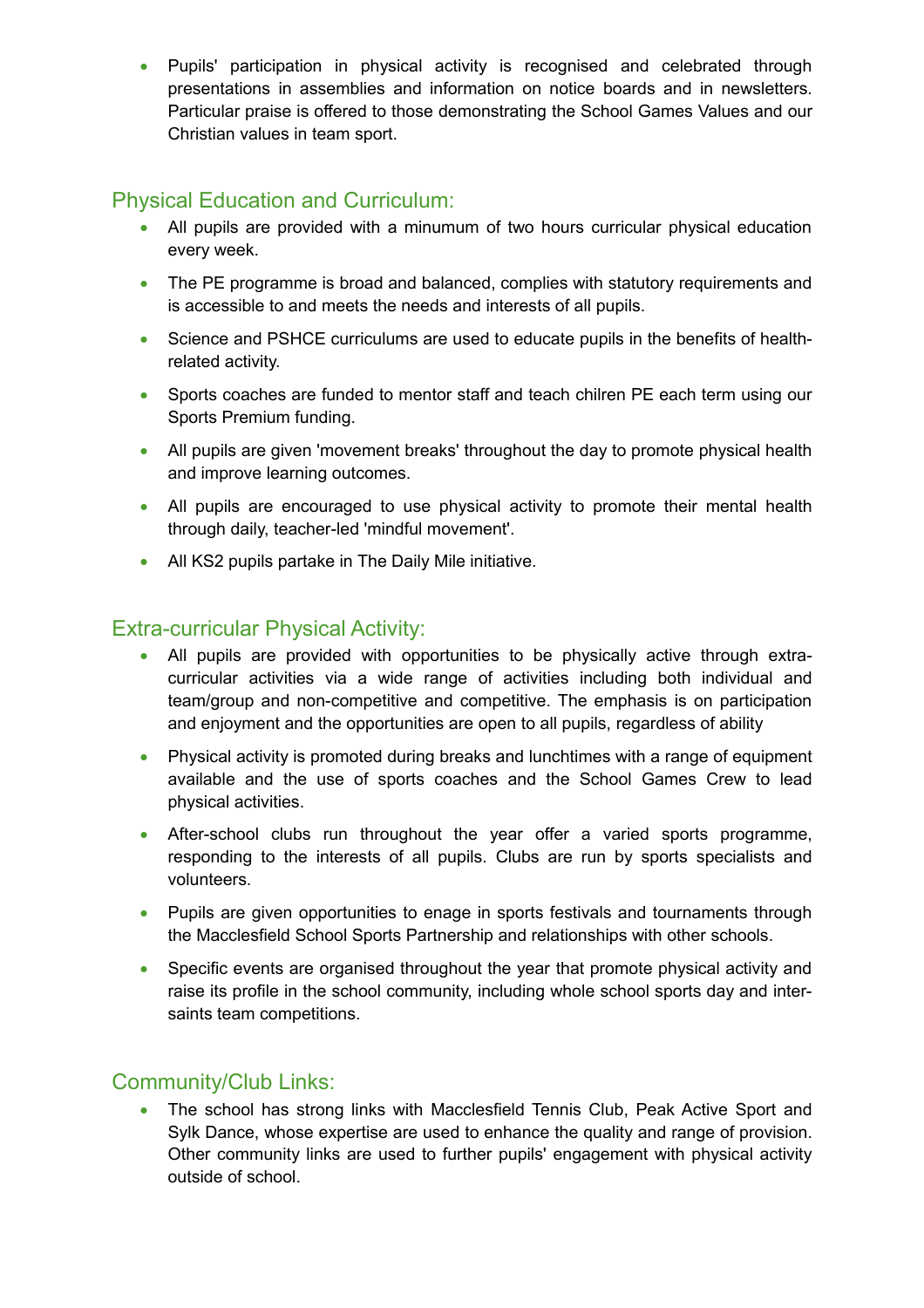#### Pupil-led inititatives:

• The school health committee and the specially trained School Games Crew are consulted on a regular basis and used to voice pupil perspectives on healthy living and the school's provision. The Health Committee play an active role in educating peers about the value of physical activity, through assemblies, workshops and competitions. The School Games Crew engage their peers in physical activity, leading games at break and lunchtimes.

## Equal Opportunities:

- All pupils in our school, including those with special needs, are entitled to a comprehensive programme of physical education which fulfils the statutory National Curriculum requirements and takes account of their individual needs and interests. It may be necessary to amend the activities to meet the needs of individual pupils. We encourage all pupils to participate in extra-curricular activities whatever their levels of ability.
- Physical activity provision within our school is developmentally appropriate and a variety of teaching and learning approaches and organisational management are adopted to ensure that:

Tasks are matched to pupils of different abilities, needs and interests by balancing challenge with the likelihood of success

Pupils at different starting points all make progress

The achievement of all pupils are maximised by providing variations in tasks, resources, support and group structure.

## Assessment, recording, reporting and monitoring

- An audit of in and out of school activities is kept to indicate the number of pupils participating in physical activities.
- Levels of participation will be monitored with regard to gender and overall levels of interest.
- Pupils are monitored during lessons by including assessment criteria in lesson plans, through teacher observation in the lesson and by questioning the pupils to find out what they enjoy/ don't enjoy about PE.

## Health and Safety

- Risk assessments are carried out regularly and members of staff continually assess the safety of playground activities
- All guidelines for physical education and games are followed eg. supervision, behaviour, clothing, jewellery and use of equipment.
- All coaches from other organisations must hold suitable qualifications and are DBS checked